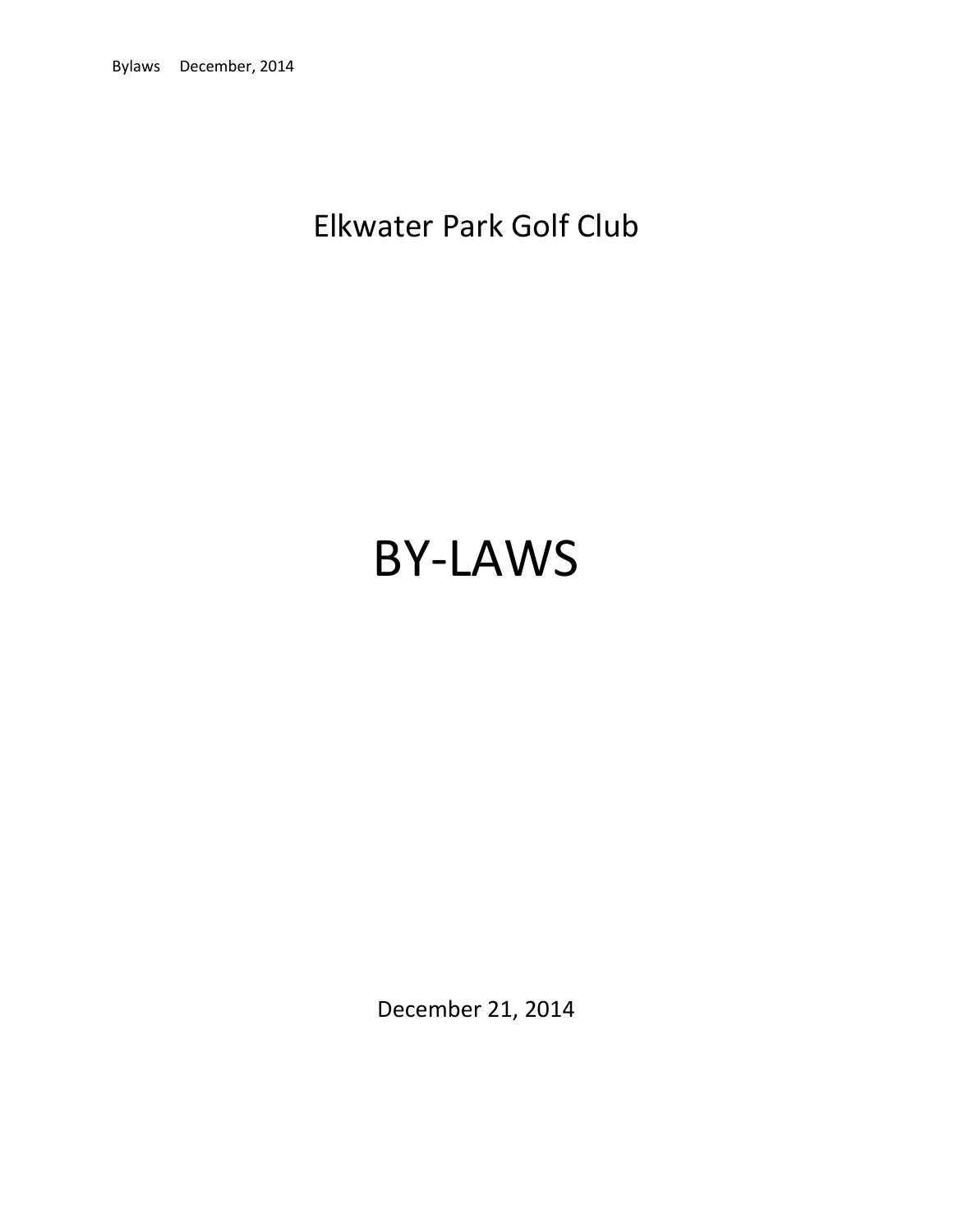# **1.0 GENERAL**

#### 1.1 NAME OF THE CLUB

The Club shall be called the ELKWATER PARK GOLF CLUB (Here in called "the Club").

#### 1.2 LIMITATIONS.

The funds and property of the Club shall be used and dealt with for its legitimate objects, and in accordance with its By-Laws.

#### 1.3 REGISTERED ADDRESS OF THE CLUB

The registered address of the Club is: Box 84, Elkwater, Alberta T0J 1C0

#### 1.4 DEFINITIONS

In these By-Laws, unless the context otherwise requires:

1.4.1 Notice – To give information about the Club to all members by email, Canada Post or telephone as well as bulletin post in the club house.

1.4.2 "Director" means any person occupying the position of director, by whatever name called.

1.4.3 "Society" means a Society incorporated under the Societies Act (Alberta).

1.4.4 "Member in Good Standing" or "Member" is any individual whose annual Membership fee has been paid in full for the current year.

1.4.5 "Special Resolution" means: A resolution passed at a General Meeting of which not less than 21 days' notice has been given, by a vote of at least 75% of the Members present or by a proxy vote.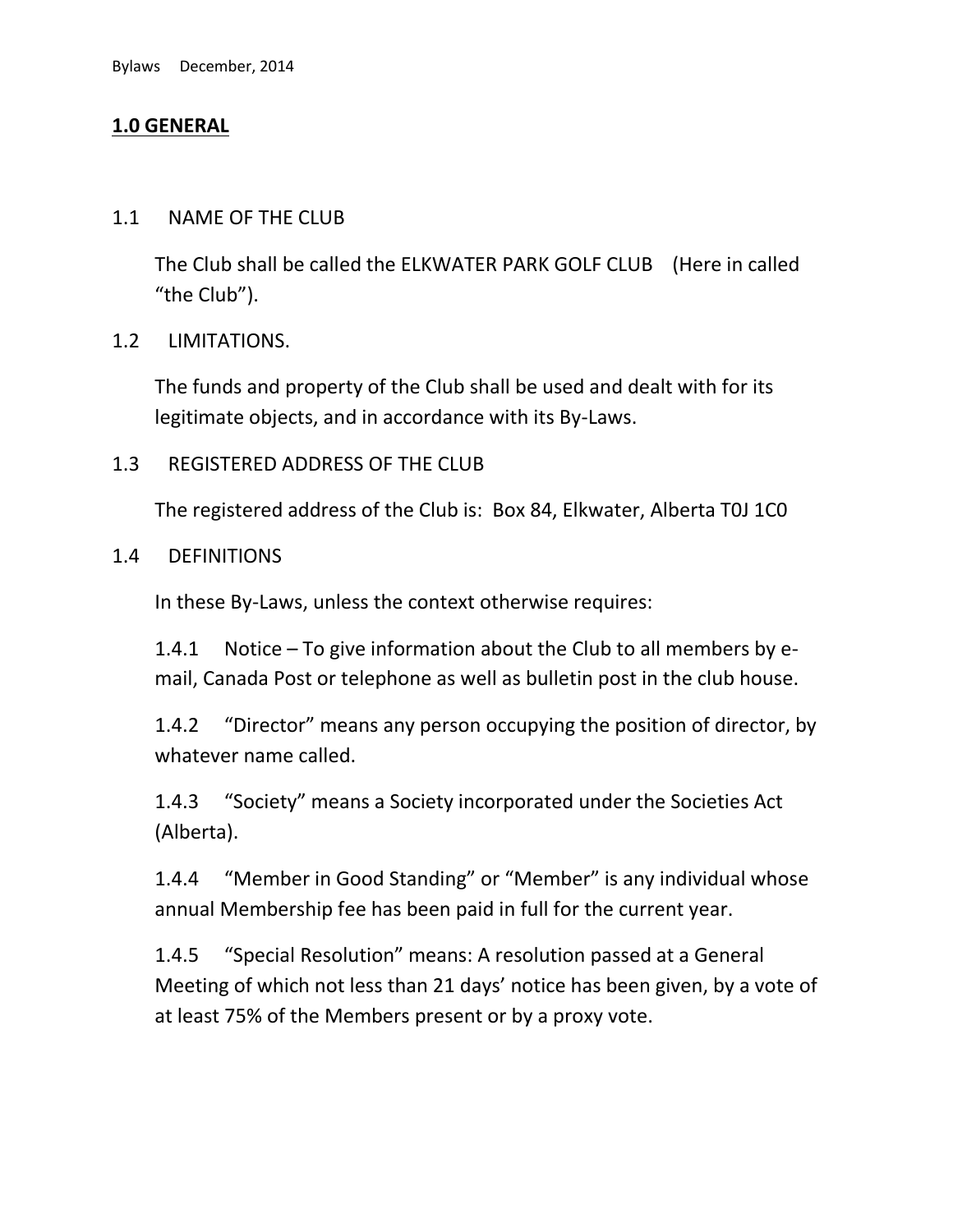#### **2.0 MEMBERSHIP**

#### 2.1 TERMS OF ADMISSION TO MEMBERSHIP

Any person wishing to actively play and be part of the ongoing activities of the club, as long as the individual pays the annual fees or dues as set each year by the Board of Directors.

#### 2.2 GREEN FEE PLAYERS

Persons paying green fees acquire a temporary non-voting membership in the Club, for which green fees are paid.

#### 2.3 RIGHTS OF MEMBERS

2.3.1 Each Member is entitled to attend and vote at any General Meeting of the Club, and to stand for election as an Officer or Director of the Club.

2.3.2 No Member of the Club shall, in his or her individual capacity, be liable for any debt or liability of the Club.

#### 2.4 WITHDRAWAL OF A MEMBER

A Member may resign at any time by giving written notice to the Club Secretary. A refund of all or a portion the Membership fee paid for the year will not normally be made, but in exceptional cases, such refund may be considered at the discretion of the directors, who shall consider the reason for withdrawal and the portion of the year for which the refund may be made.

#### 2.5 EXPULSION OF A MEMBER

A Special Resolution is required to expel a member from membership for any cause, which the Club may deem reasonable.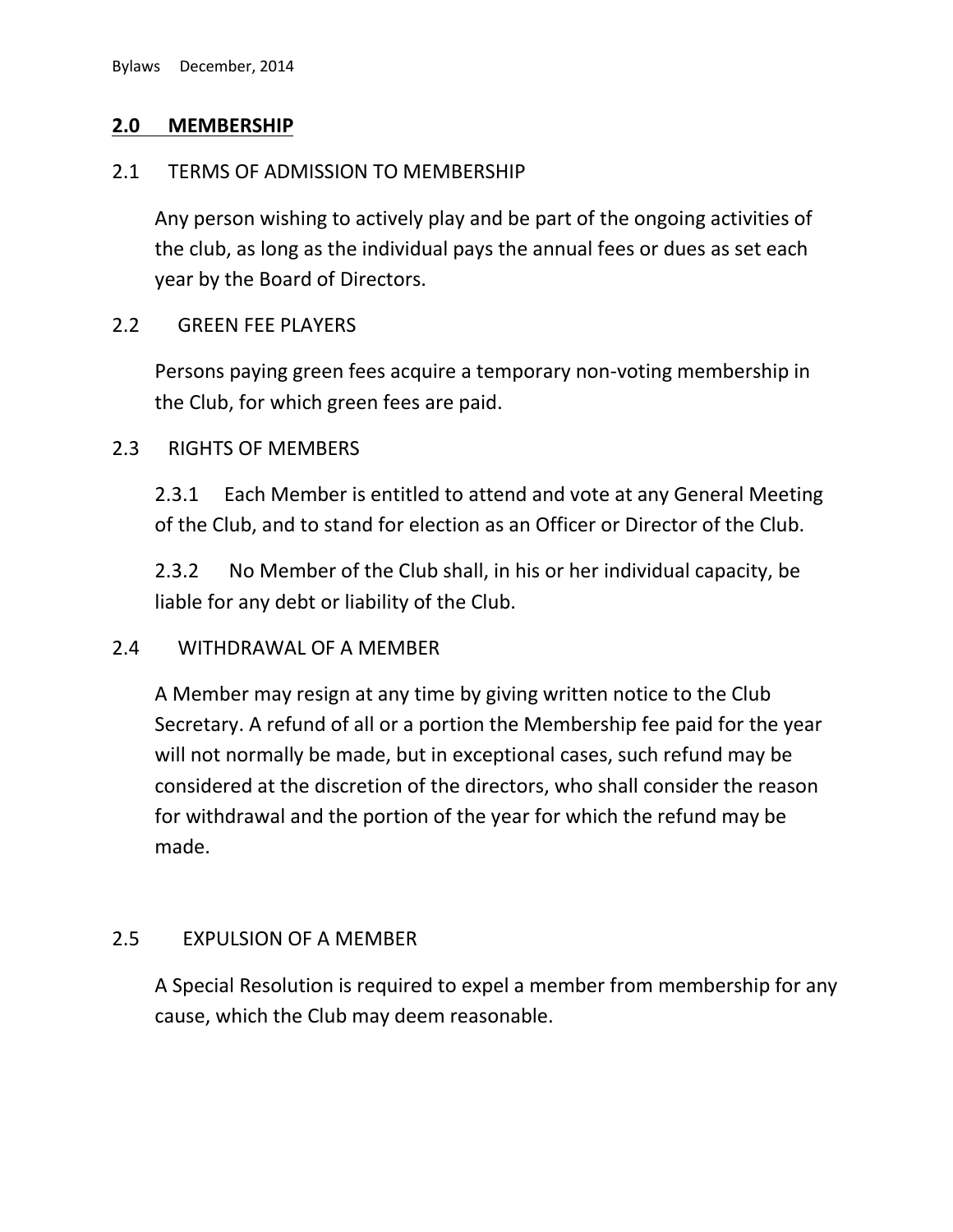# **3.0 DIRECTORS AND OFFICERS**

#### 3.1 BOARD OF DIRECTORS

3.1.1 Commencing with the September 2014 Annual general meeting, the Board of Directors shall be composed of

- 9 (nine) members.
- 4 elected for a one (1) year term.
- 5 elected for a two (2) year term.

3.1.2 After the first year 4 new directors will be elected to serve a (2) year term, while the (5) elected previously will have 1 more year to serve. This alteration of director elections will keep a continuous flow of Board business.

3.1.3 The four officers of the Board will be chosen by the members of the Board.

3.1.4 All of whom are to be members in good standing.

#### 3.2 OFFICERS OF THE CLUB

- President
- Vice-President
- Treasurer
- Secretary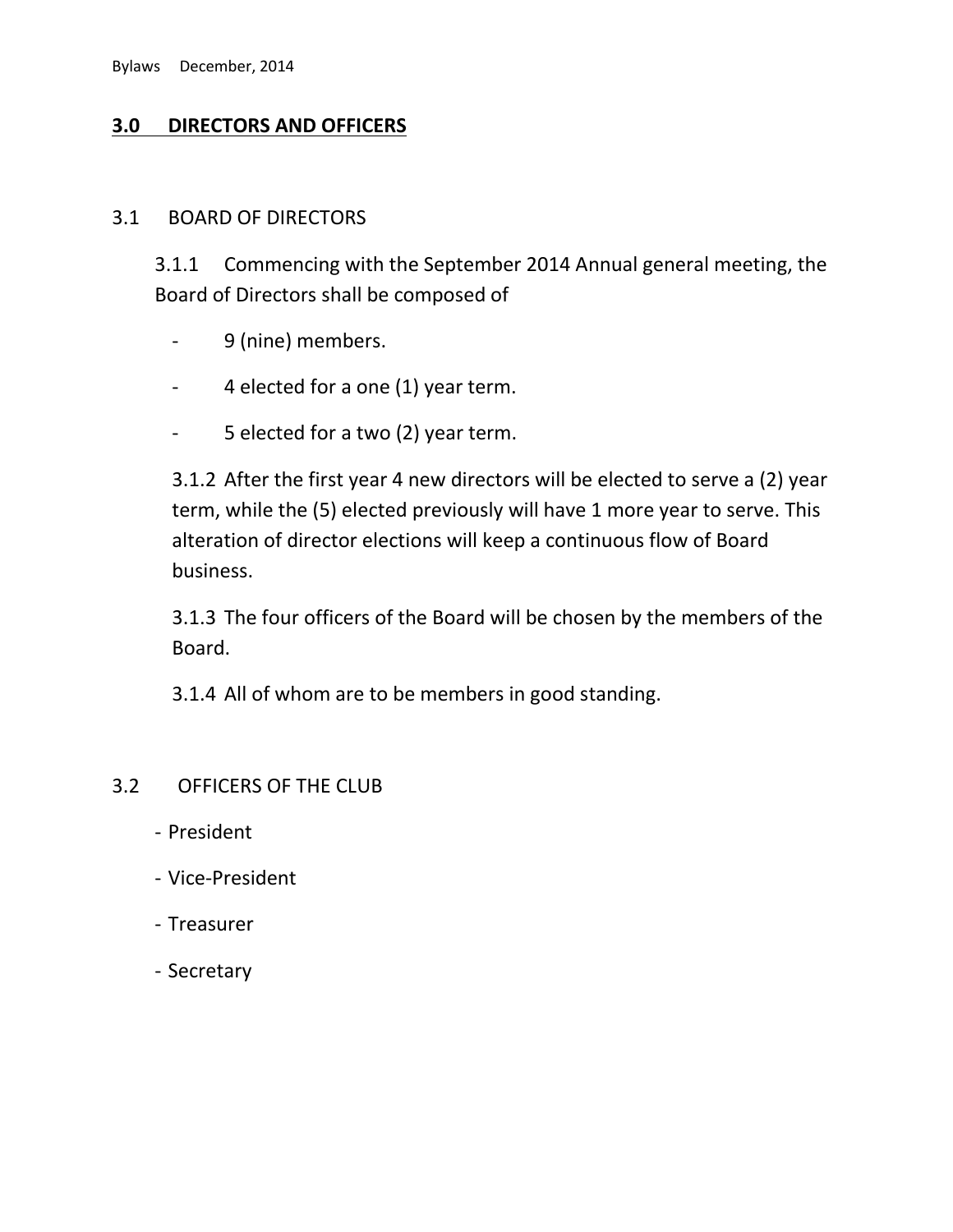# 3.3 REMOVAL OF DIRECTORS AND OFFICERS

3.3.1 A person who resigns, or is expelled, from Membership in the Club, shall at the same time cease to be a Director or Officer.

3.3.2 A Director or Officer may only be expelled from the Board by Special Resolution for any cause, which the Club may deem reasonable.

# 3.4 POWERS AND DUTIES OF DIRECTORS AND OFFICERS

3.4.1 All the business and affairs of the Club shall be managed by the Board of Directors, who shall meet at such time and places, as they shall fix by resolution.

3.4.2 The directors shall exercise all powers and do all such things as may be exercised or done by the Club, save such as are by these by-laws, or any status for the time being in force.

3.4.3 The Directors, by resolution, shall have power to make, alter, and repeal all such regulations as they may deem necessary or expedient for the proper conduct and management of the Club, including in particular the establishment of annual Membership fees for members and or special Membership categories such as Senior, junior, or such other as Directors may designate.

3.4.4 Directors may appoint any committee, as they shall think fit, and any such committee shall, in exercise of powers so designated, conform to any regulations that may be prescribed by the Directors.

3.4.5 A special directors' meeting can be called on the instructions of any two (2) thereof and provided they request the President in writing to call such a meeting and state the business to be brought before the meeting.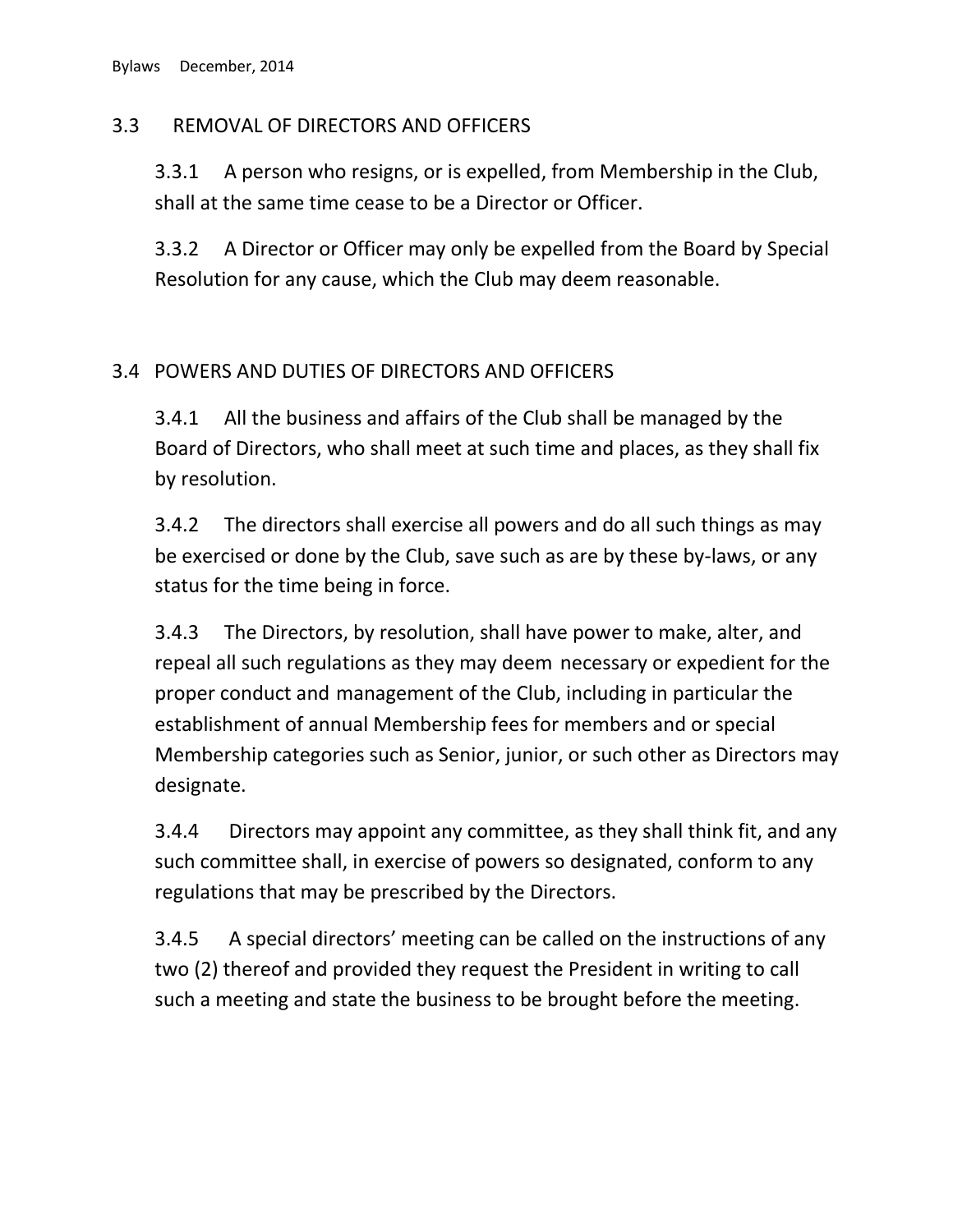# 3.4.6 President:

1. The president shall preside as Chairman at all General Meetings of the membership, and the Board of Directors. To do so effectively, the President should be familiar with the "Rules of Order".

2. The President shall see that all orders and resolutions of the Board of Directors are carried into effect.

3. The President shall, with the Vice-President, or Treasurer, or any two of them, sign all documents requiring the signatures of the Officers of the Club.

4. The President shall give such information concerning the Affairs of the Club as may be required.

# 3.4.7 Vice-President:

1. The Vice-President shall, in the absence or temporary disability of the President, perform the duties and exercise the powers of the President.

2. In the event that the office of the President becomes vacant because of the President's death, substantial disability, resignation or removal, the Vice-President shall perform the duties of the President until the next annual election.

#### 3.4.8 Treasurer:

1. The Treasurer shall receive all monies paid to the Club.

2. The Treasurer shall be responsible to deposit the same in whatever bank the Board may order.

3. The Treasurer shall properly account for the funds of the Club and keep the books as directed.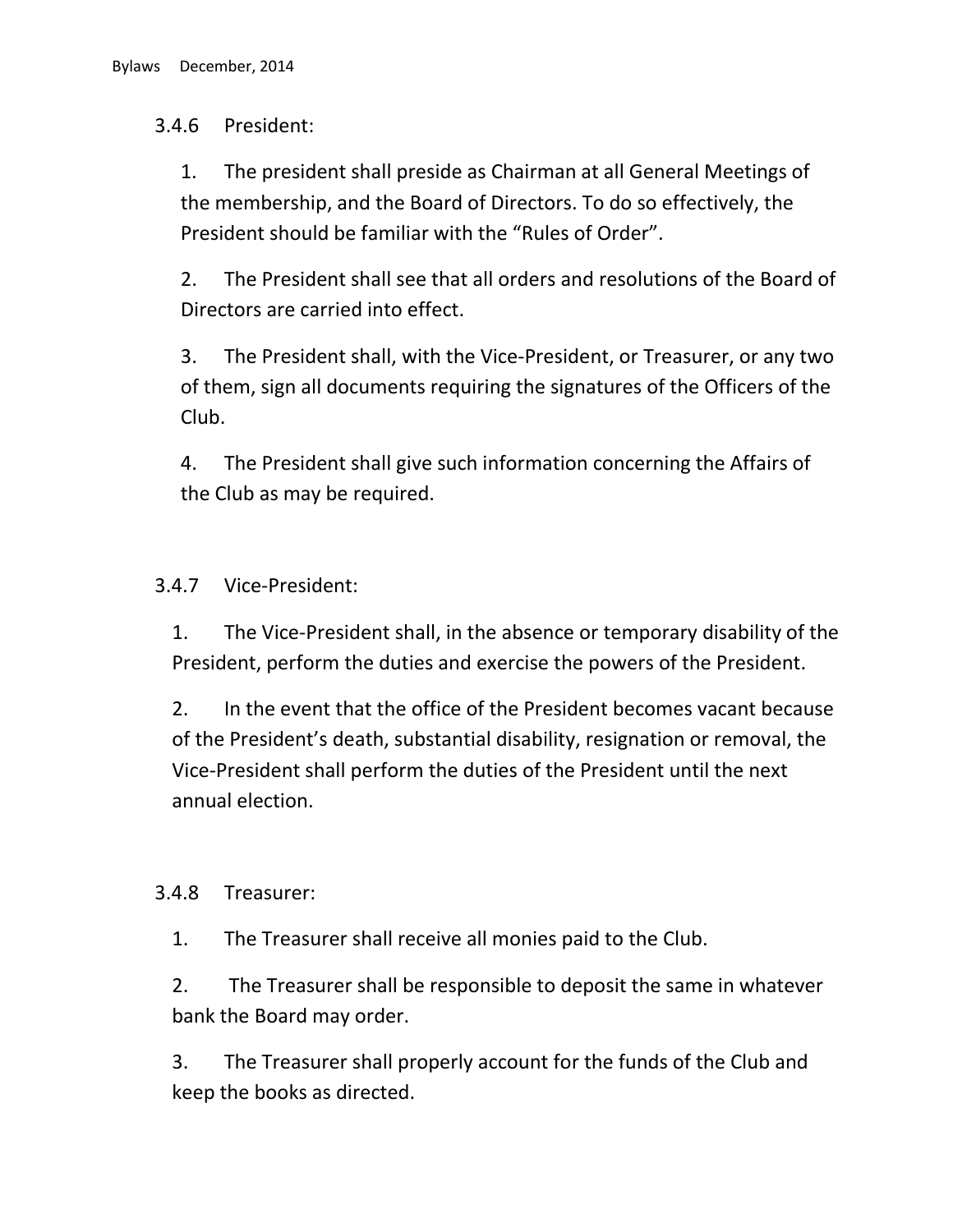4 The Treasurer shall present a full detailed account of receipts and disbursements of the Board whenever requested.

5. The Treasurer shall prepare for submission to the Annual General Meeting an audited set of financial statements.

6. The books and accounts of the Treasurer shall undergo an audit at least once each year by a qualified accountant and shall submit a complete and proper statement of the books for the fiscal year before December 31 of the current year.

7. An unaudited statement would be acceptable for the Annual General Meeting for the current year.

3.4.9 Secretary:

1. The Secretary shall, in consultation with the President, prepare the agenda for all Meetings of the Membership and the Board of Directors.

2. The Secretary shall be responsible for giving proper Notice of Membership Meetings.

3. The secretary shall attend all meetings of the Membership and the Board of Directors and shall record in Minutes the motions made and decisions taken at those meetings.

4. The Secretary shall conduct the correspondence of the Club.

5. The Secretary shall maintain all materials and documents belonging to the club.

6. The Secretary shall keep a record of all members of the Club, their addresses, telephone numbers and e-mails.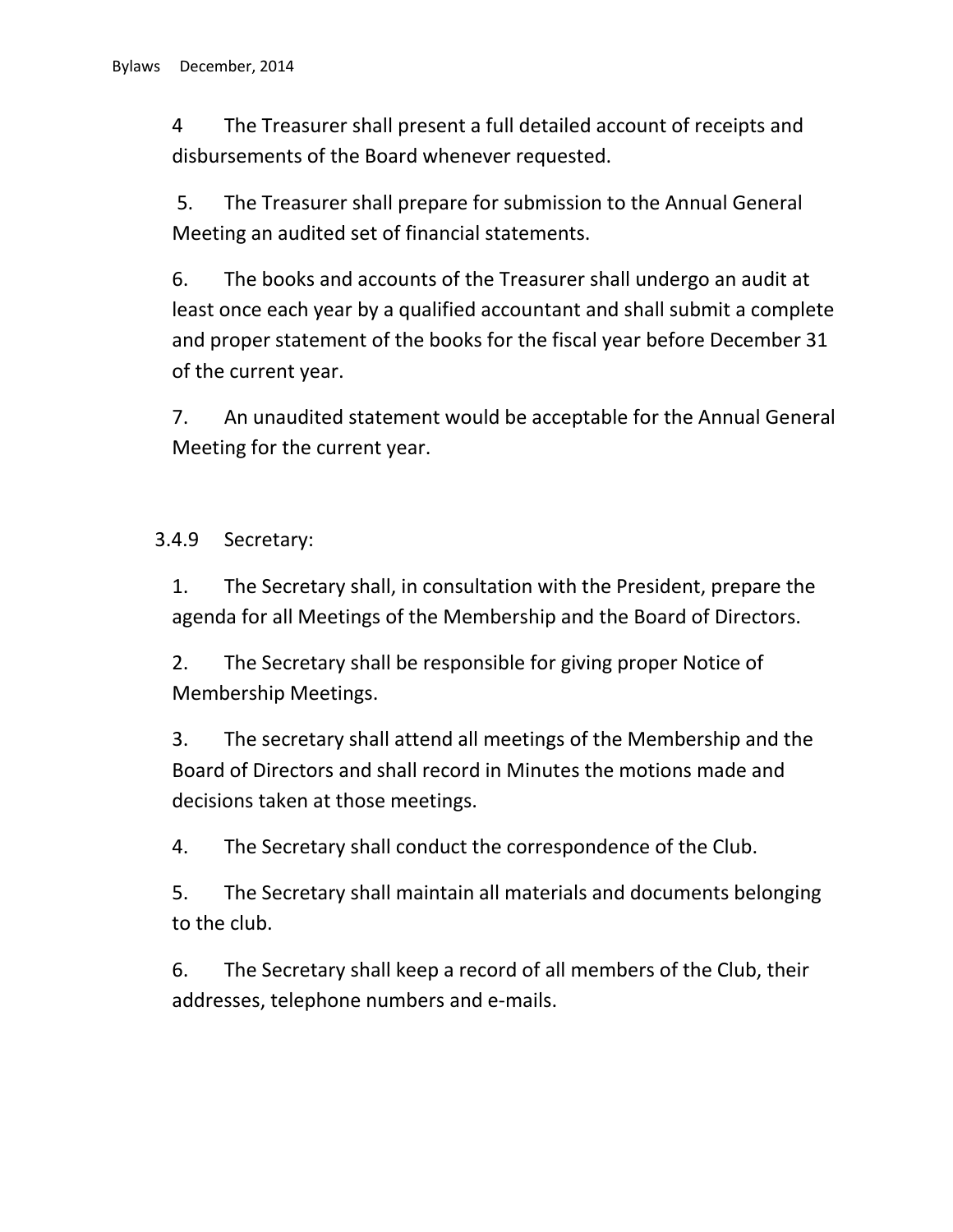# **4.0 Term of Office**

In the event an office or directorship becomes vacant, the Board may appoint a Club member, in good standing, to complete the term of office of the vacancy. The Board retains the right to leave the office, directorship Vacant Until the next election.

# **5.0 CONFLICT OF INTEREST**

5.1.1 Every Officer, Director or Employee of the Club is required to disclose to his/her manager, and/or to the Board of Directors any conflict of interest that he/she has, or may have, in regard to the conduct of business by the Club.

5.1.2 A conflict of interest exists when:

- An Officer, Director or Employee has a private or personal interest sufficient to influence, or appear to influence, the objective exercise of their duties.

- The private interests of the Officer, Director or Employee are "at variance" or "in conflict" with their official duties and responsibilities to the Club.

- An Officer, Director or Employee gains, or appears to gain, an advantage (for self or others) by virtue of their position with the Club.

- A Director or officer is required to vote at a Board meeting on a matter in which he/she has or appears to have, a conflict of interest.

- An "apparent conflict" is one which seems to exist based on its appearances or when there is reasonable apprehension or likelihood that a conflict exists.

5.1.3 Where an Officer, Director or Employee believes that there is, or may appear to be, a conflict of interest in some matter of material interest to the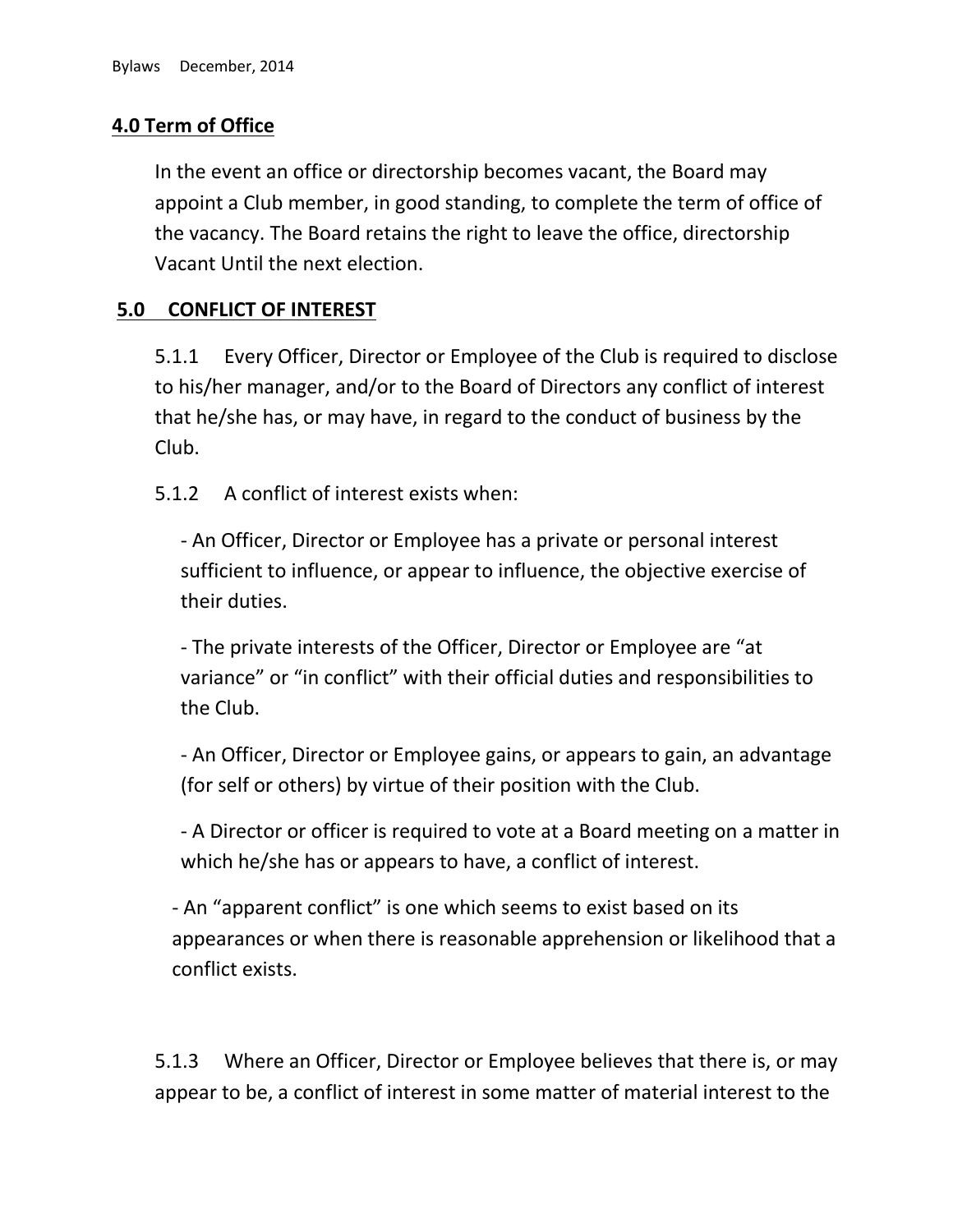Club, such Officer, Director or Employee is required to bring this to the attention of:

- His/her immediate Manager or Committee Chair (in case of an Employee), or
- To the Board of Directors (in the case of an Officer or Director).

5.1.4 The Board of Directors will deal with each conflict situation, based upon the circumstances of the case, and provide direction to the Officer, Director or Employee in regard to their involvement with the conflict or apparent conflict.

# 5.2 PURCHASING & TENDERING

The Club is committed to a policy of acquiring goods and services in a cost effective manner. In this regard, the entire Club's business, for either operating purposes or capital expenditures, should be conducted with firms offering the best price consistent with specifications and required quality, delivery, and service.

# **6.0 CALLING OF MEETINGS**

6.1 GENERAL MEMBERSHIP MEETINGS

The annual general meeting will be held within twelve (12) months of the preceding AGM.

# 6.2 SPECIAL MEMBERSHIP MEETING

A special Membership meeting may be called when required by:

- The Board of Directors, or
- A requisition signed by 10% or more of the Membership.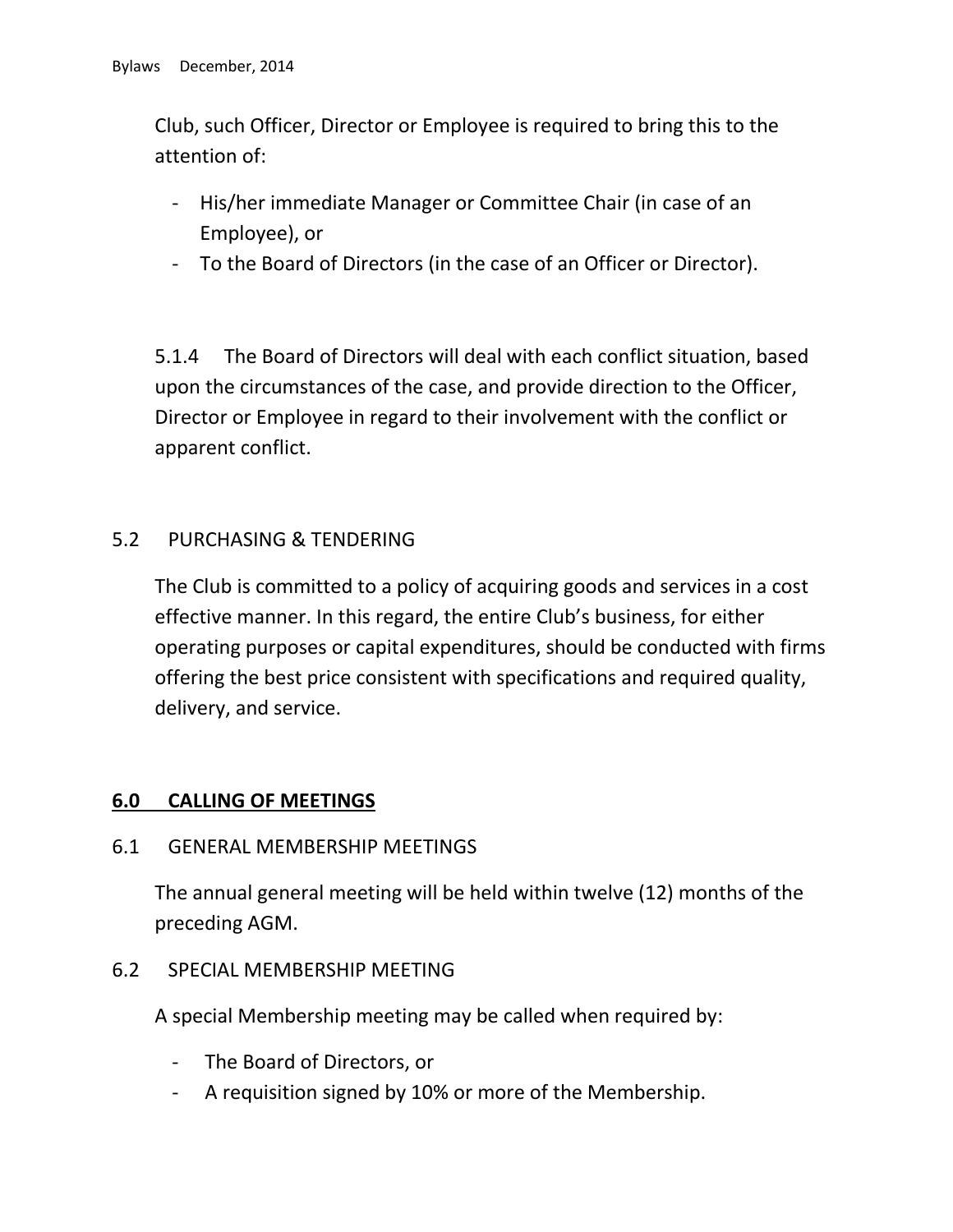# 6.3 NOTICE REQUIREMENTS

6.3.1 Notice of Membership meetings shall be mailed or e-mailed as well as posted in the club house 14 days in advance of the Meeting, and shall specify the Date, place and hour of the Meeting, and the business to be considered at the Meeting.

6.3.2 When the business of a membership Meeting includes a Special Resolution (required to amend By-Laws) then the notice period shall be 21 days, and the text of the Special Resolution shall be included in the notice.

# 6.4 QUORUM REQUIREMENTS

6.4.1 A quorum for a Directors' meeting shall consist of not less than 50% of the Directors holding office.

6.4.2 A quorum for the General and Special meetings shall consist of not less than ten members present in person.

# 6.5 CONDUCT OF MEETINGS

6.5.1 The president of the club, when available, shall preside at all meetings of the Club and the Board of Directors. In the absence of the president, the Vice-president shall preside, and in the absence of both, a Chairman may be elected by those present.

6.5.2 The "The Rules of Order" shall govern all Meetings of the membership and directors, except when more than two-thirds of those present agree to suspend application of a particular rule.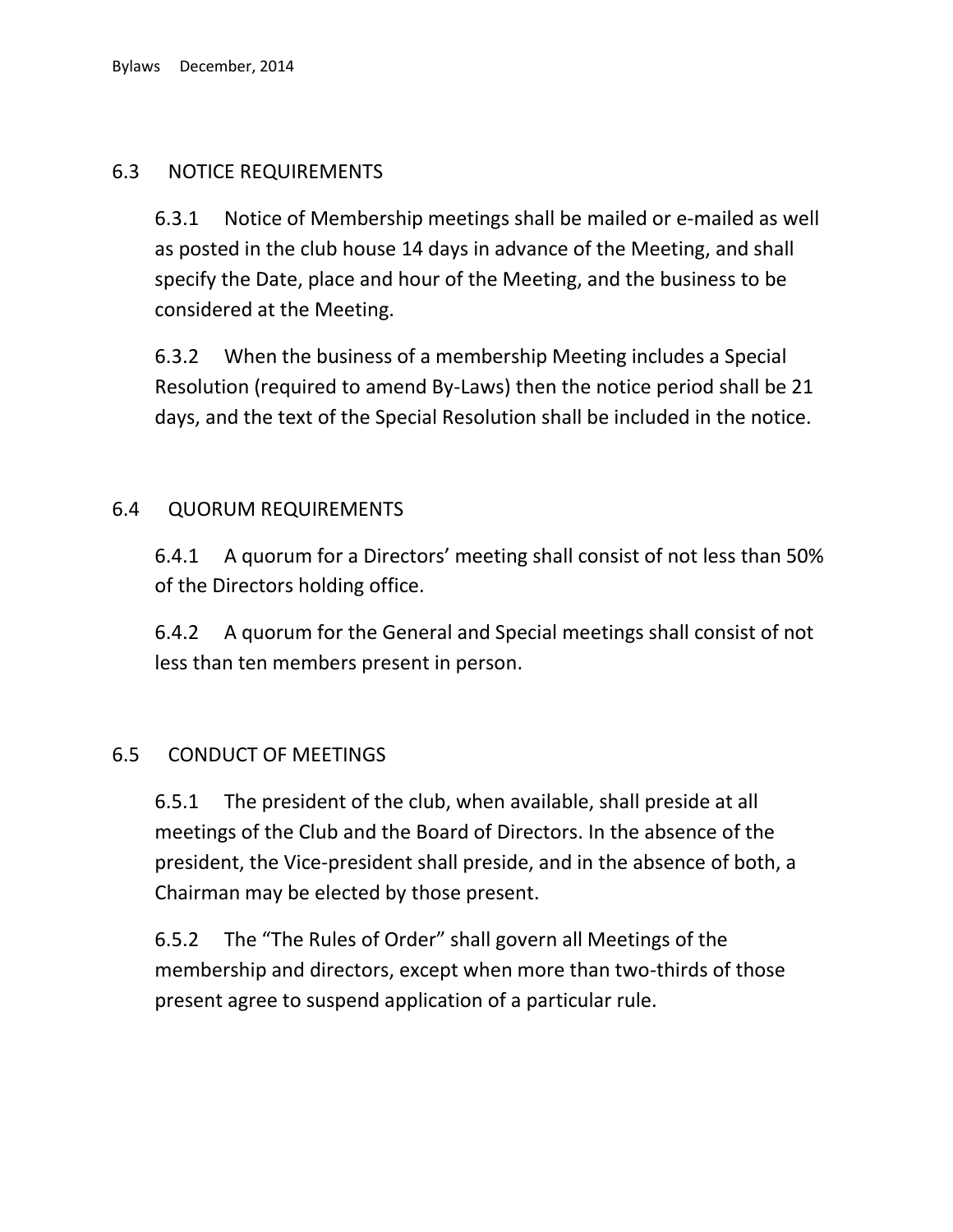# 6.6 VOTING AT MEETINGS

6.6.1 No member shall be entitled to vote at a meeting if any monies presently payable by him or her are in arrears.

6.6.2 Voting at any meeting shall be in person, not by Proxy. Voting at the AGM or a Special meeting shall be in person or by proxy. Each member shall have one vote, except the Chairman shall vote only to break a tie.

6.6.3 At any meeting, a resolution or motion put to the vote of a meeting shall be decided by a show of hands, unless either the Chairman or a majority of those present prefer the decision to be based on a written ballot.

6.6.4 When a resolution or motion is decided by a show of hands, a declaration by the Chairman that the resolution or motion has been carried, or lost, and an entry to that effect in the Minutes of the meeting, shall be conclusive evidence of the decision of the members on the question, and further proof of the number or portion of votes is required.

# **7.0 MINUTES AND RECORDS**

#### 7.1 RECORDING OF MINUTES

The secretary of the Club, or in the absence of the Secretary an alternate, appointed by the chairman, shall record in Minutes the motions made, and the decisions taken, at each Meeting of Membership and Board of Directors.

# 7.2 CUSTODY AND INSPECTION OF MINUTES

One copy of the Minutes of membership meetings and Director Minutes shall be maintained in a binder at the Club House and shall be available during Club House hours for inspection by a member of the Club.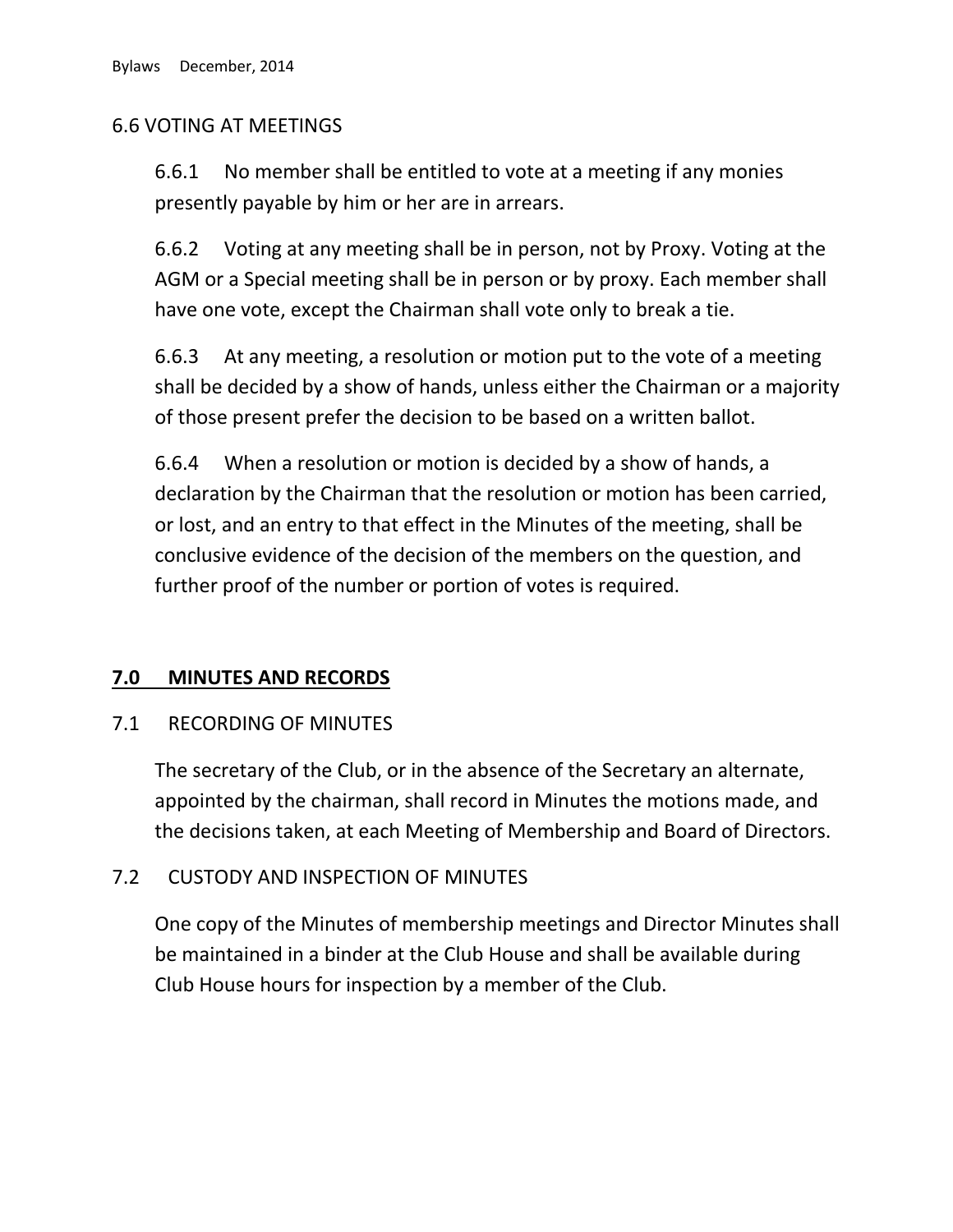# **8.0 AUDIT OF ACCOUNTS**

#### 8.1 FISCAL YEAR & FINANCIAL STATEMENTS

8.1.1 The Club's fiscal year shall end on October 31st.

8.1.2 Financial Statements for the preceding fiscal year shall be presented at the next Annual General Meeting.

8.1.3 The new Board will take over operation as of the 1st day of November.

8.1.4 A Chartered Accountant shall be elected by the Membership at the Club's Annual General Meeting, to audit the books, records and accounts of the Treasurer for each fiscal year, and shall report to the Membership upon their accuracy at the next Annual General Meeting.

#### **9.0 BY-LAWS**

- 9.1 The By-Laws of the Club shall not be amended, added to, or rescinded except by Special Resolution of the Club, given at a Special or General Meeting of the Membership for which not less than 21 days' notice has been given, and approved by not less than 75% of the persons present or by a proxy vote.
- 9.2 Such resolution shall not be in effect until registered by the Club secretary as provided in the Societies Act.

#### **10.0 Remuneration**

No Officer, Director or Member of the Club shall receive remuneration for his/her services in cash or kind.